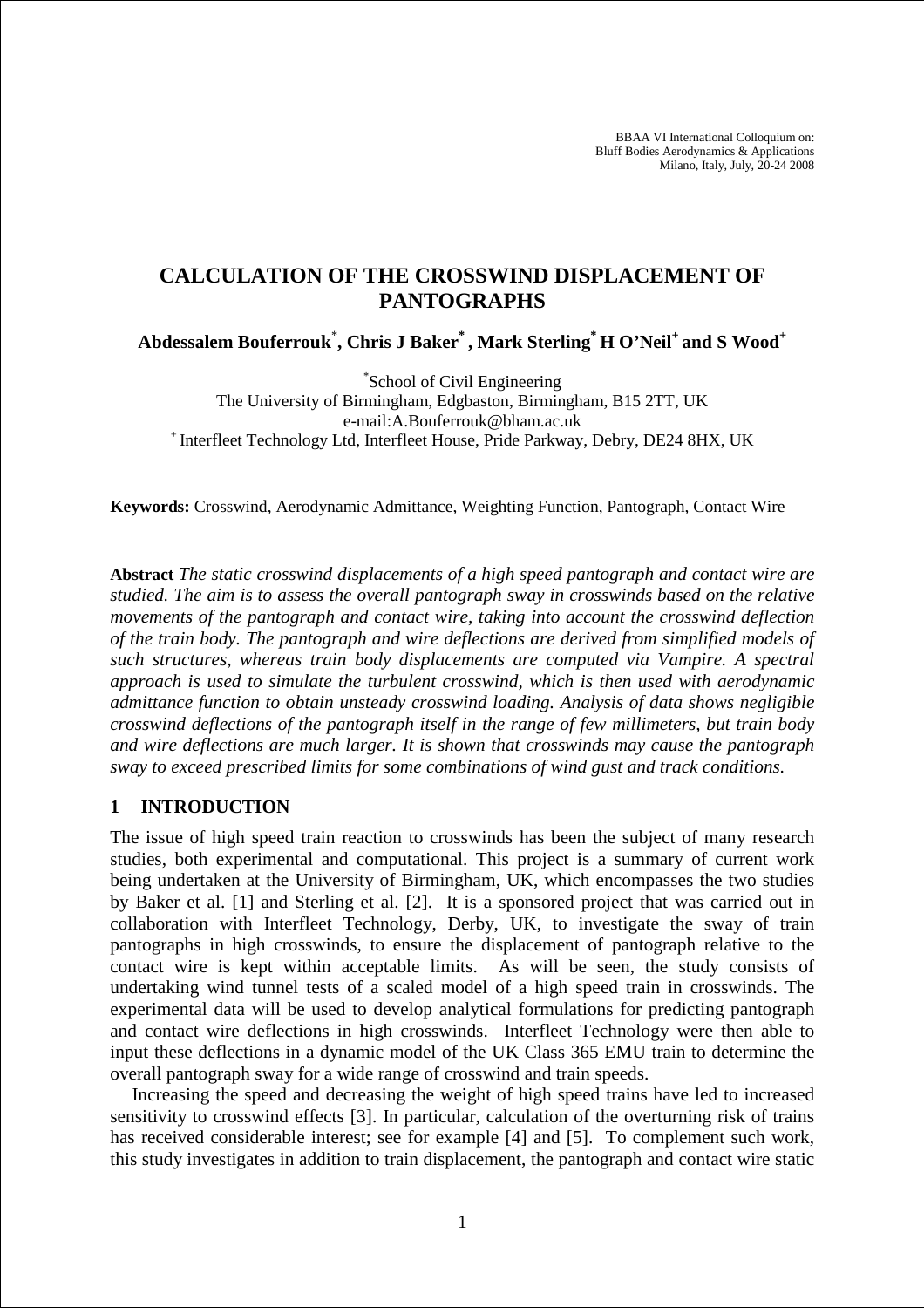movements under crosswinds. Knowledge of pantograph and wire deflections is important in train operations because if such displacements are appreciable enough, they may cause contact loss between the pantograph and contact wire, leading to loss of electrical power supply (or dewirement). The important aerodynamic forces affecting the train body, its pantograph, and the contact wire in crosswinds consist of lift and side force components. In this work, only the effects of side force are considered. Some previous research has looked into the crosswind interaction with the catenary and contact wire, e.g. [6], while currently there is a European interest regarding the combined effects of crosswinds both on the catenary and pantograph [7]. The present study investigates the impact of crosswinds on a high speed pantograph by considering both the mean flow and the turbulence effects.

# **2 OUTLINE OF THE METHOD**

 The procedure to compute the deflections and thus the pantograph sway consists of the following steps

1) The generation of a turbulent crosswind velocity time history

2) Wind tunnel tests of a scaled model of the Class 365 EMU to compute the mean force coefficients for a number of relative wind angles

3) In the frequency domain, aerodynamic admittance functions for lift and side force are obtained on the basis of wind and force spectra

4) Expressions for the aerodynamic admittance function are derived. Corresponding expressions of the aerodynamic weighting function are obtained in the time-domain

5) By convolving the weighting function with crosswind velocity the fluctuating part of the crosswind force on the train is found, which is added to the mean force to obtain the total unsteady force on the train.

6) These forces are then used to calculate the deflections of the train body due to crosswinds for a range of variables – wind speed, vehicle speed, track roughness, cant etc, using the dynamic analysis software Vampire

7) Suitable models of pantograph and contact wire deflections due to crosswind are derived

8) The deflections from (7) are then used with the predictions of Vampire to compute total pan sway values in crosswinds.

# **3 COMPONENTS OF THE METHOD**

# **3.1 Crosswind time history simulation**

Let us consider the UK Class 365 EMU train fitted with a pantograph, running on an electrified straight track through a turbulent crosswind which acts perpendicular to the train (pure crosswind). The crosswind flow is two-dimensional, incompressible, and has a mean and a fluctuating (turbulent) part which needs to be simulated. The turbulent crosswind impinges on the train body and the pantograph/overhead wire system, creating a fluctuating side force. In order to account for this unsteady loading, the time history of the turbulent velocity input must be properly simulated. Turbulent velocity is a random process with correlated time and length scales. On the premise that the spectral approach has been successful in modeling random stochastic processes in addition to ease of implementation, it is used here to generate a multiple-point correlated crosswind velocity field along the track. Only the longitudinal turbulent component  $u'(t)$  will be simulated. The turbulent velocity is based on Kaimal's spectrum [8] of wind frequencies, and incorporates a Davenport's spatial coherence function at a height  $z = 3$  *m* above the ground. Full details of the method can be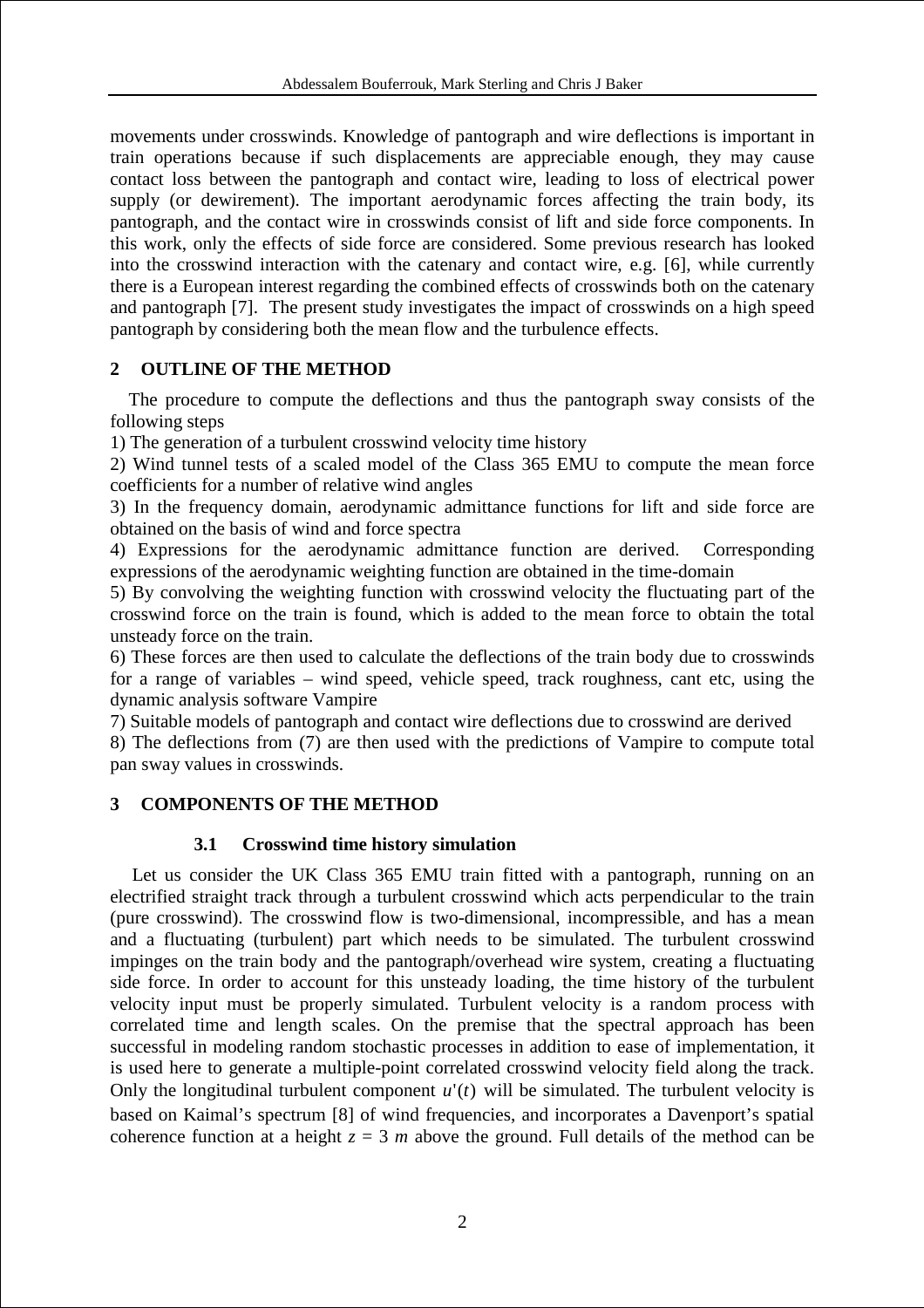found in Ding et al. [9]. Fig. (1) is a time slice of a simulated longitudinal turbulent velocity with zero mean.





Figure 2: Comparison of simulated wind spectrum with Kaimal's true spectrum (log-log scale)

In Fig. (2), the power spectral density function of the simulated velocity is compared with Kaimal's true spectrum (using a log-log scale). Generally, there is a good agreement between the two spectra, indicating that velocity turbulent characteristics are fairly well reproduced. One should notice, however, that while the Kaimal's spectrum is heavily filtered, the current data contains high levels of noise as seen from the large fluctuations in the power spectra. From Fig. (2), the spectrum of turbulent velocity fluctuations has a slope of about -5/3 in accordance with Kolmogorov's power law of energy spectrum in the "inertial range" of turbulence, separating the scale at which energy is injected into large eddies from the much smaller scale at which viscous dissipation occurs.

#### **3.2 Aerodynamic force time history simulation**

Once the turbulent crosswind has been simulated, the next step is to calculate the resulting unsteady forces on the train, the pantograph, and the contact wire. Different force calculation methods exist, including the traditional quasi-steady approach in which the force fluctuations follow wind perturbations without any lag or attenuation. This means only the fluctuations due to the instantaneous turbulence are captured while the unsteady memory effects of preceding turbulent velocities are ignored. Despite being straightforward to apply, the quasisteady theory is known to produce large errors. For a crosswind flow which develops over a large surface of a moving train a method is needed to account for both train movement and flow development in the vicinity of the train surface. These issues are addressed here using the concept of aerodynamic admittance function. As will be shown later, however, use of admittance functions is not required for the pantograph and contact wire since they react to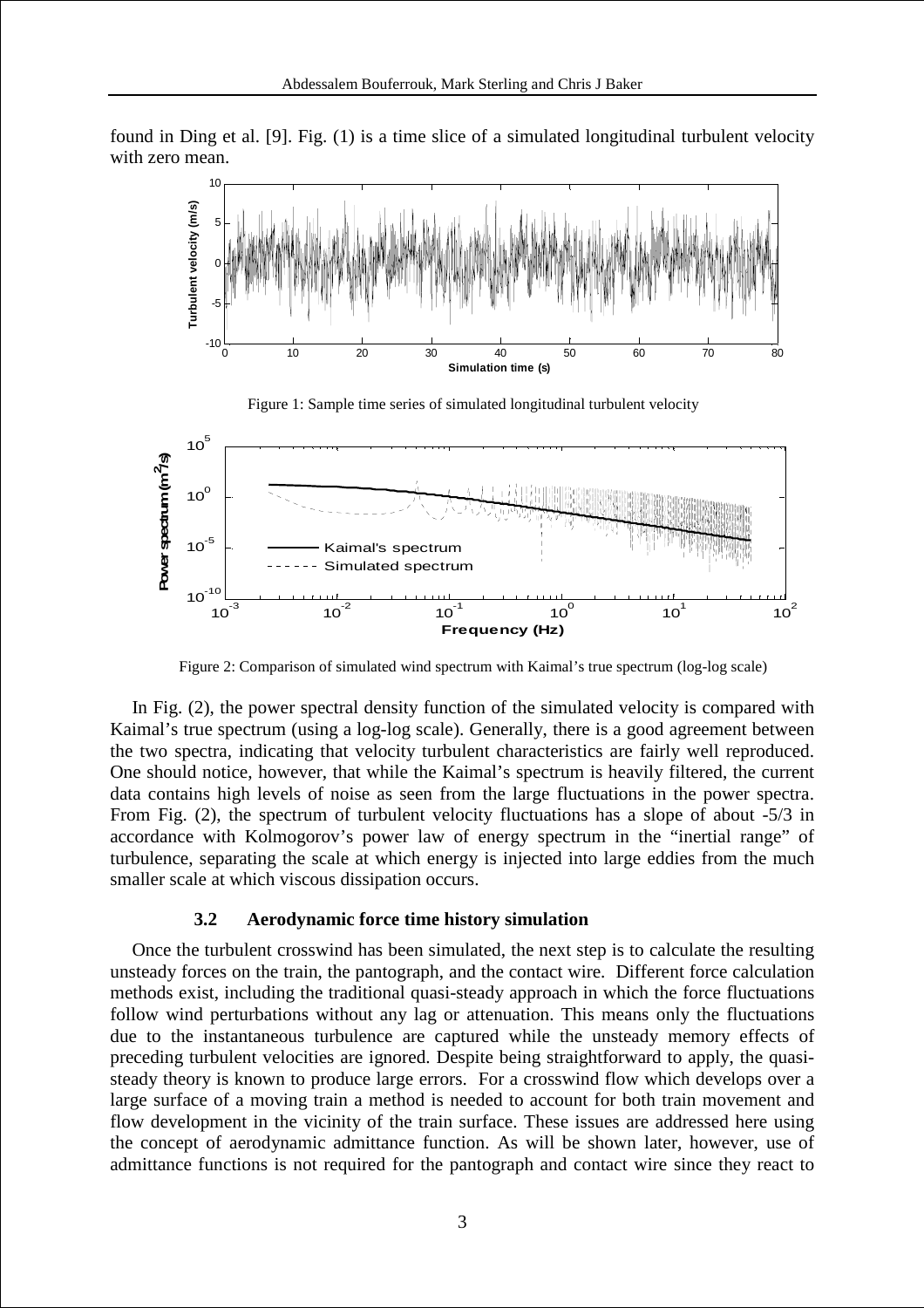different turbulent length scales compared with the main body. The idea of aerodynamic admittance was extended from the aeronautical field to wind engineering by Davenport [10]. Calculations involving aerodynamic admittance function are usually carried out in the frequency domain, but the need to compute unsteady forces means a time-domain procedure is required. This is achieved via the so-called aerodynamic weighting function.

As discussed in Baker et al.  $[1]$ , a  $1:30<sup>th</sup>$  scale model of the Class 365 EMU was commissioned for wind tunnel testing at RWDI Anemos site, UK. Fig. (3) shows the model in a wind tunnel static test. The vehicle model consists of 4 cars, the second car has a pantograph fitted on top of it and the measured forces on its surface were used as inputs in Vampire to estimate car body movement in crosswinds. The loadings on the leading car were intended for use in a separate study on train overturning in crosswinds. Further details of this work are found in [11]. The magnitude of the aerodynamic loading depends on the relative wind speed  $U_R$  between the wind direction and train direction of travel so that  $U_R = \sqrt{V^2 + u^2(t)}$ , with *V* being the vehicle speed and *U* the mean wind speed. The relative direction between the train and the wind is called the yaw angle $\beta$ . For a pure crosswind as in Fig. (4), the yaw angle is defined as  $\beta = \tan^{-1}(V/u(t))$ , where *u*(*t*) is the absolute wind velocity ( $u(t) = U + u'(t)$ ).





Figure 3: A 1:30<sup>th</sup> scale model of a 4-car Class 365 EMU in the RWDI-Anemos wind tunnel



Figure 4: Definition of yaw angle and relative wind velocity for a pure crosswind

The flow past the train was measured for six yaw angles  $(15, 30, 45, 60, 75,$  and  $90^\circ$ ) at varying magnitudes of wind speed. In each case, the pressure tapping measurements around the car surface allowed the calculation of time-averaged (mean) crosswind forces (lift and side force). These forces were then non-dimensionalised in the usual manner to obtain the corresponding mean aerodynamic force coefficients as a function of yaw angle. Knowing how the mean force coefficients vary with yaw angle will enable us to determine the aerodynamic forces for any value of crosswind.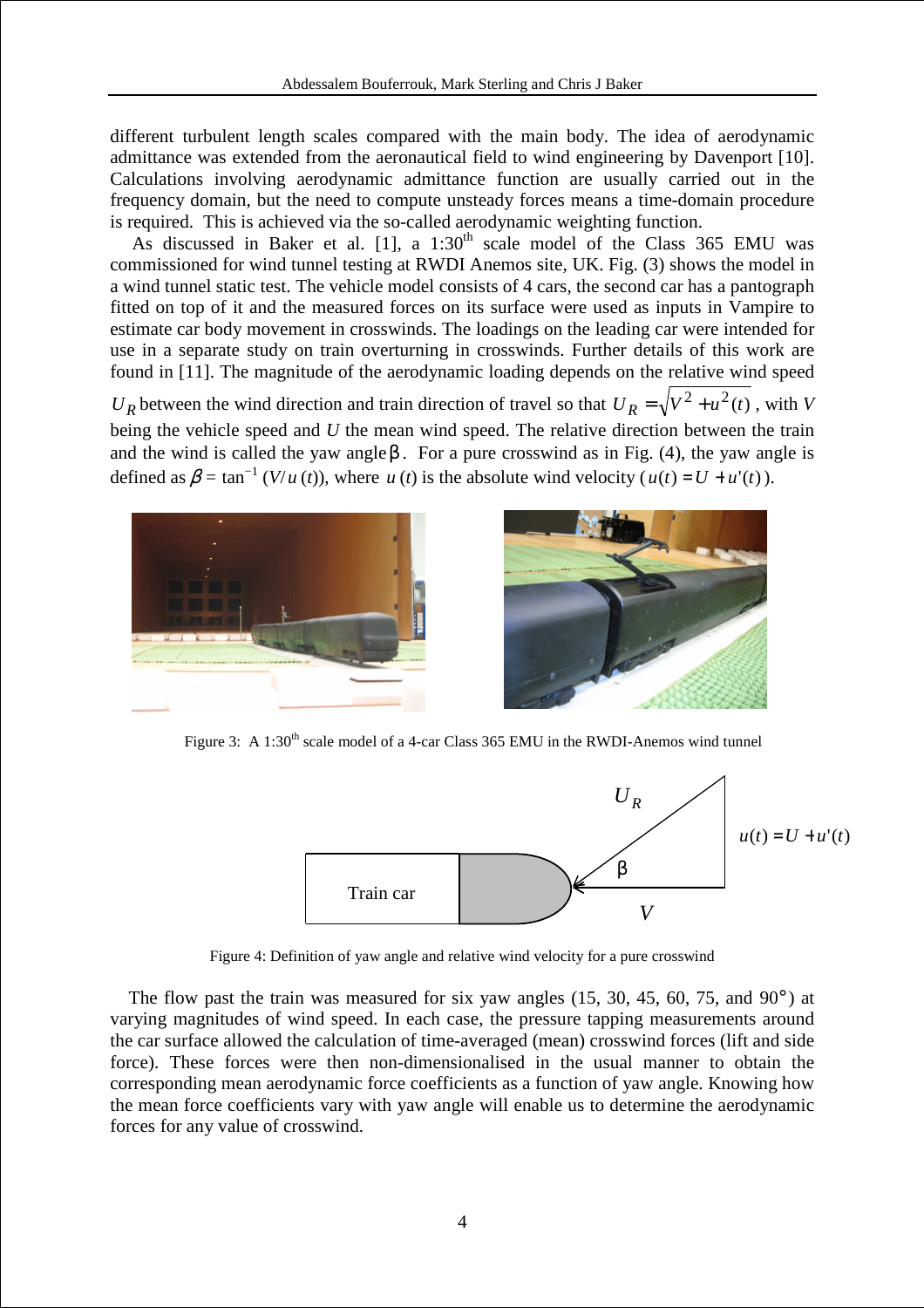From the pressure measurements around the model train, force and moment spectra were then computed for the six yaw angles. These spectra enable the definition, in the frequency domain, of the aerodynamic admittance function as shown by Baker [5]

$$
|X_F(n)|^2 = \frac{4S_F(n)}{(\rho A C_F)^2 U^2 S_U(n)}
$$
(1)

where  $S_F(n)$  and  $S_U(n)$  are, respectively, the power spectral densities of force and velocity,  $\rho$  is the density of air, *A* is a reference side area,  $C_F$  is the mean force coefficient, and *n* is the frequency. The admittance function has magnitude and phase shift  $\phi_F(n)$  and it is effectively the ratio of the force power spectrum to the wind power spectrum. It represents a correction to the conventional quasi-steady theory often used in wind engineering. In the time-domain, the equivalent expression is called the weighting function which needs to be determined. While both  $S_F(n)$  and  $S_U(n)$  can be measured at full scale or model scale giving the admittances, the phase  $\phi_F(n)$  is not easy to determine because wind velocities and forces are not usually measured sufficiently close together at the same time. The following approach to determine the weighting functions was thus adopted as in [5]. From the wind tunnel experiments, the lift and side force admittance functions were estimated. Typical admittance functions for side force as a function of β are illustrated in Fig. (5).



Figure 5: Side force aerodynamic admittance functions for a 1:30<sup>th</sup> scale model of the Class 365 EMU [1]

Using curve fits of data in Fig. (5), the admittance function may be parameterised as

$$
\left|X_{F}(n)\right|^{2} = \frac{1/k}{\left(1-\left(\frac{n}{n}\right)^{2}\right)^{2}+\left(2\zeta\frac{n}{n}\right)^{2}}
$$
(2)

The parameters  $n'$ ,  $\xi$ , and  $k$  are constants and have no physical meaning. By making some assumptions concerning  $\zeta$  and  $k$  as explained in [2], the time domain equivalent expression for admittance, i.e. the weighting function, may be shown to take the form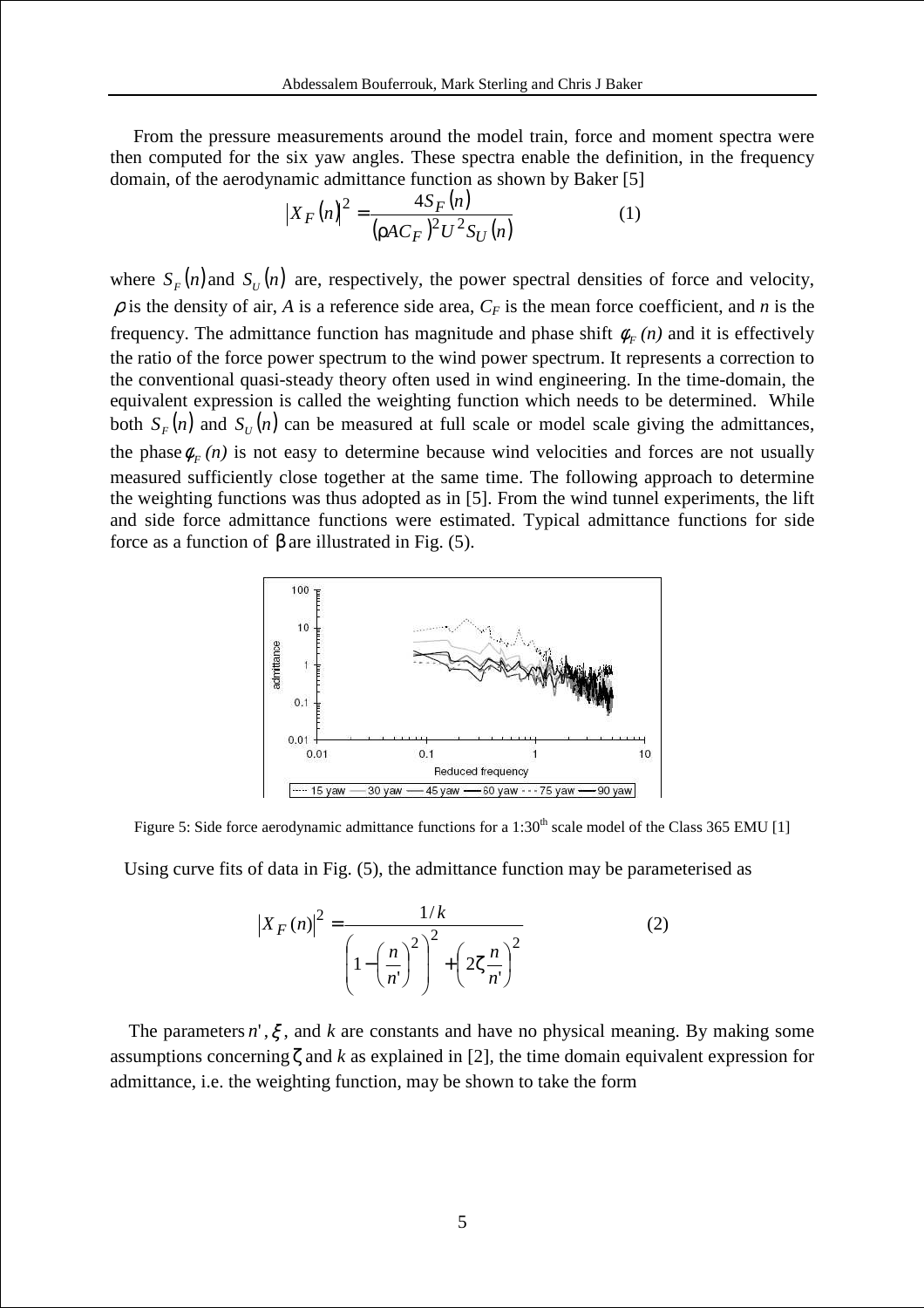$$
h_F(\tau) = \left(2\pi n^2\right)^2 \left(\frac{U_R}{L}\right)^2 \tau \left[\exp\left(-2\pi n^2 \frac{U_R}{L}\right) \tau\right]
$$
(3)

where *U*  $\overline{n}$  =  $n'$ , *L* is the vehicle's length (~ 20 *m*), and τ the weighting function time lag. The

values of *n*' (either for lift or side force) were determined experimentally as a function of yaw angle based on the formulation in Eq. (2). The weighting functions are thus found from the measured admittance functions. The weighting function clearly depends on the relative wind, the vehicle length, and time lag. It has an exponentially decaying form, implying it becomes zero after some characteristic time period. As noted in [1], since the rolling moment is effectively the product of the side force and a moment arm about the c.g. (assumed constant), the aerodynamic admittance and weighting functions for the rolling moment will be similar to those for the side force.

 Now that the weighting functions are computed, the unsteady forces are obtained through the weighting functions by adding the averaged and fluctuating parts,

$$
F(t) = \overline{F} + F'(t) = 0.5 \rho A C_F \overline{U}_R^2 + \rho A C_F \overline{U}_R \int_0^{\infty} h_F(\tau) u'(t - \tau) d\tau
$$
 (4)

where *F* is either the side or lift force, and  $h_F(\tau)$  is the aerodynamic weighting function of the force being considered. An overbar indicates a mean value, and a*'* represents the fluctuating part. It can thus be seen from Eq. (4) that the force time histories on a train can be determined from the velocity time histories if the appropriate force coefficients and weighting functions are known. The fluctuating part  $F(t)$  can be computed either in the time domain by expressing the integral as a convolution  $h_F(\tau) * u'(t)$  (since the system is causal), or in the frequency domain by taking a Fourier transform for  $F'(t)$ , which transforms the integral to a product of the Fourier transforms of  $h_F(\tau)$  and  $u'(t)$ , and then taking an inverse Fourier transform of the result. Sample results for side force history at  $U = 10$  m/s and different trains speeds is shown in Fig. (6).



Figure 6: Side force histories on the Class 365 EMU at  $U = 10$   $m/s$  and different train speeds

The unsteady side force histories are used in Vampire as dynamic inputs into the stability analysis of the Class 365 model, taking into account other forces such as gravitational, and acceleration forces. Detailed information about the nature of unsteady crosswind forces on the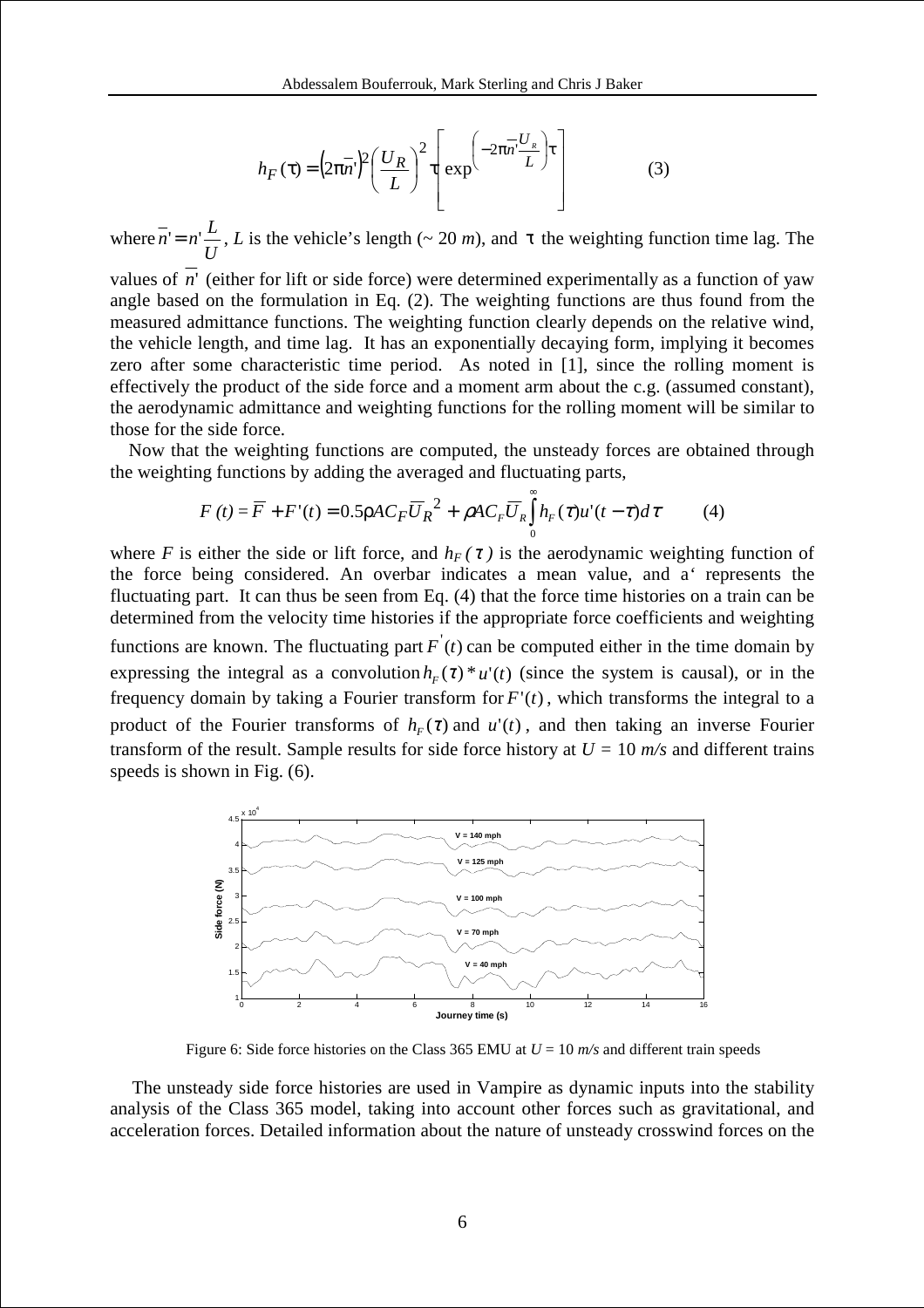Class 365 EMU train can be found in [1], whereas reference [2] provides an investigation of the behaviour of the aerodynamic admittance functions for different train shapes.

The weighting functions represent the contribution of preceding turbulent crosswind velocities to the current value of unsteady aerodynamic force. In a discrete formulation in which the forces are computed at discrete locations along a track, the side force may be written as

$$
F_S = 0.5 \rho A C_S \overline{U}_R^2 + \rho A C_S \overline{U}_R \sum h_F(\tau) u'(t - \tau) \Delta \tau
$$
 (5)

An interesting observation regarding Eq. (5) is that the effects of the weighting function, and thus the fluctuating force, become more pronounced if the integration time step  $\Delta \tau$  is very small. The integration time step can be reduced by making the distance between the simulation points smaller, implying a larger number of simulation points. This is, however, computationally more expensive due to massive computing requirements to simulate a larger number of turbulent velocities through the spectral approach. Another important time scale is the characteristic time period of the weighting function  $\tau_h$  after which the weighting function is zero. The weighting function may be regarded as a low pass filter which smoothes high frequency, short period fluctuations of periods less or equal than the characteristic time period  $\tau_h$ , and diminishes any fluctuations for time periods where the weighting function falls to zero as time increases beyond  $t = \tau_h$ . The characteristic time step for the weighting function depends on the integration time step since in our case the time step in the integration of the weighting function is the same as the time step for force calculations.

#### **3.3 Pantograph displacement calculations**

 For a high speed train, the overhead wire must maintain solid contact with the pantograph under all conditions in order to provide a stable supply of electrical current for the locomotive. This may be achieved through an active pantograph by maximising its ability to follow the catenary [12]. Mechanical, dynamic, and aerodynamic effects can strongly affect the supply of the contact force and particularly at high speeds loss of contact may occur. This part of the study investigates the influence of crosswinds on the static displacements of the pantograph and contact wire to assess whether such displacements are appreciable enough to cause contact loss between the pantograph and overhead wire. Specifically, the aim is to find out if such displacements are within permissible values as specified by UK standards.

 The authors in [7], the authors investigated the effect of turbulence of the incoming flow due to train speed on the pantograph-catenary system to establish the wind dynamic effects on the contact force, but did not consider the effects of crosswinds. The present work investigates the effects on high speed trains of both the mean crosswind flow as well as the turbulence. The aerodynamic forces affecting the pantograph and contact wire in crosswinds consist of a lifting force, and a side force. Other forces such as the aerodynamic drag are mainly important for energy considerations. Although the wind tunnel data provides information on forces on the main vehicle, no forces were measured on the pantograph for two reasons. First, at  $1:30<sup>th</sup>$ scale, the parts of the pantograph are very small and well into the size range where they would have been affected by Reynold number changes – i.e. transitions from sub- to super- critical flow separations etc, and thus modelling would have been difficult. Second, the forces on the pan in comparison to the main car are much smaller. Thus, some type of modeling is required. Typically, the pantograph of a UK high speed train consists of two registration arms and a pan head as depicted in Fig. (7). The two arms, a lower and an upper arm, are hinged together, the upper arm in turn being hinged to the pan head. The two rigid arms are cantilever beams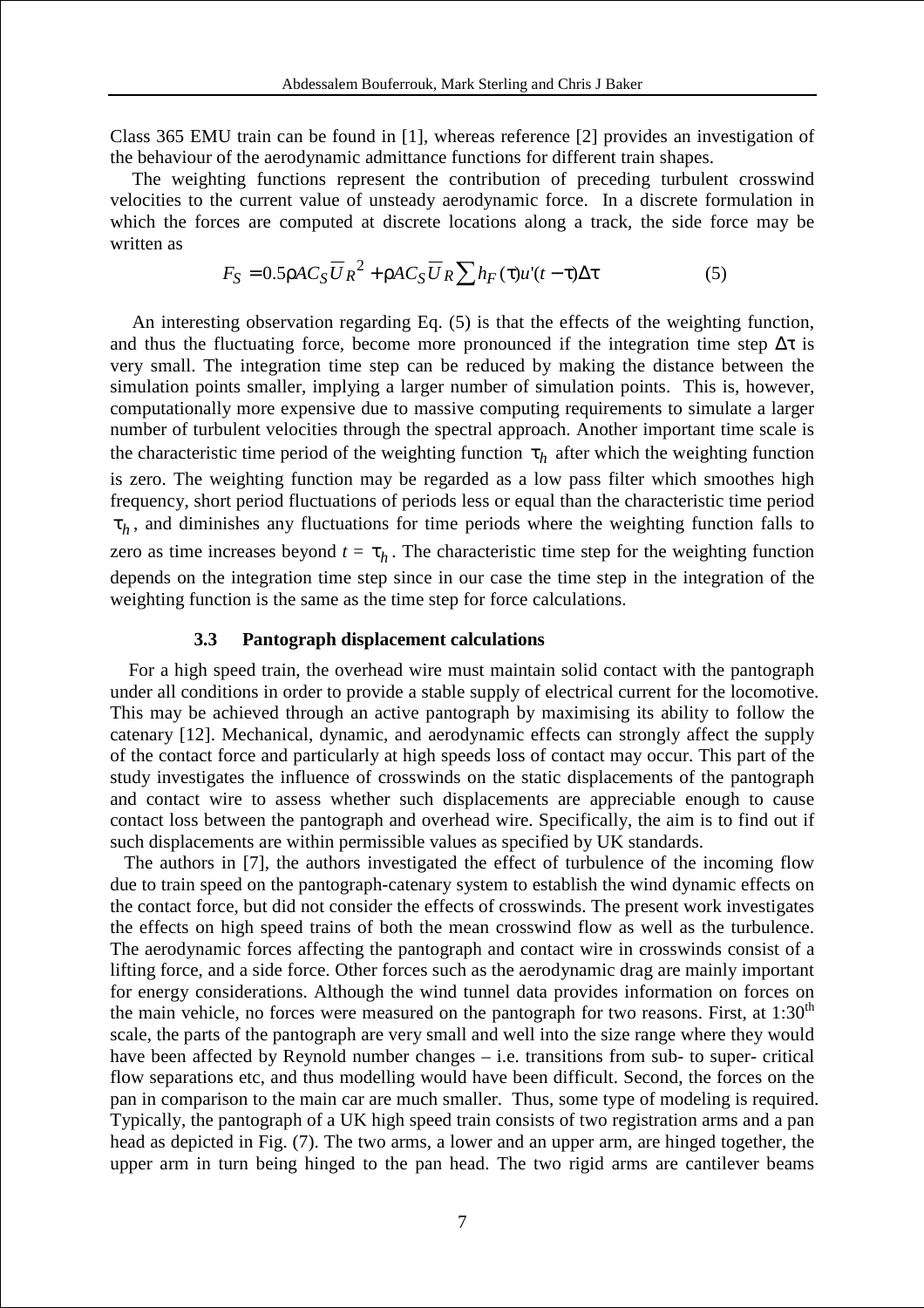linked together such that the total deflection due to a uniform crosswind occurs at the top of the upper arm. This loading situation is depicted in Fig. (7). The way in which the two arms are hinged prevents any lateral twist so the arms can only deflect in the crosswind direction. The maximum deflection at point **B** can be shown to be

$$
dB = \frac{wL_1^4}{8EI_1} + \frac{wL_1^3L_2}{3EI_1} - \frac{wL_1^2L_2^2}{4EI_1}\cos(\theta)
$$
 (6)

so that the total deflection that occurs at point **C** is

$$
dC = dB + \frac{wL_2^3 L_1}{2K_1 G} \sin(\theta) + \frac{wL_2^4}{8EI_2}
$$
 (7)

Here, *G* is the shear modulus (GPa), *E* is Young's modulus, *I* the second moment of area,  $K<sub>1</sub>$  is a torsional constant, and *w* is the side force per unit length. Based on advice from the manufacturers of the Class 365 pantograph (Brecknell Willis, UK), the lower arm has a box cross-section with a typical wall thickness of 2 *mm*, while the upper arm is tubular with similar wall thickness. The hinge angle  $\theta$  may change during a given journey. We consider a value of  $\theta = 30^{\circ}$ . The parameter  $K_1$  corresponds to the upper arm and is defined as

$$
K_1 = \frac{\pi}{2} \left(\frac{d}{2}\right)^4 \tag{8}
$$

*d* is the radius of the tubular upper arm, and  $G = 79$  GPa for mild steel. A summary of the physical parameters of the arms is found in Table 1. The length scales to which the pan will react are of the order of pan height i.e. around 0.1 *m*. For a mean wind speed of  $U = 20$  *m/s*, this gives a frequency of around 200 *Hz* where the energy content in the wind is very low. Thus, it is reasonable to consider the pan to react to the instantaneous speed, i.e.  $U + u'(t)$ . Therefore, the side force on each arm of the pan is obtained without consideration of past unsteady memory effects (i.e. quasi-steady), such that the weighting function integral  $\int h_s(\tau) d\tau = 1$ . However, if we are interested in studying the possible impact of crosswinds on suspension modes of above say 1-2 *Hz*, the weighting function method would have to be used. The unsteady side force is simply

$$
F_{SP}(t) = 0.5 \rho A (U + u'(t))^2 C_S
$$
 (9)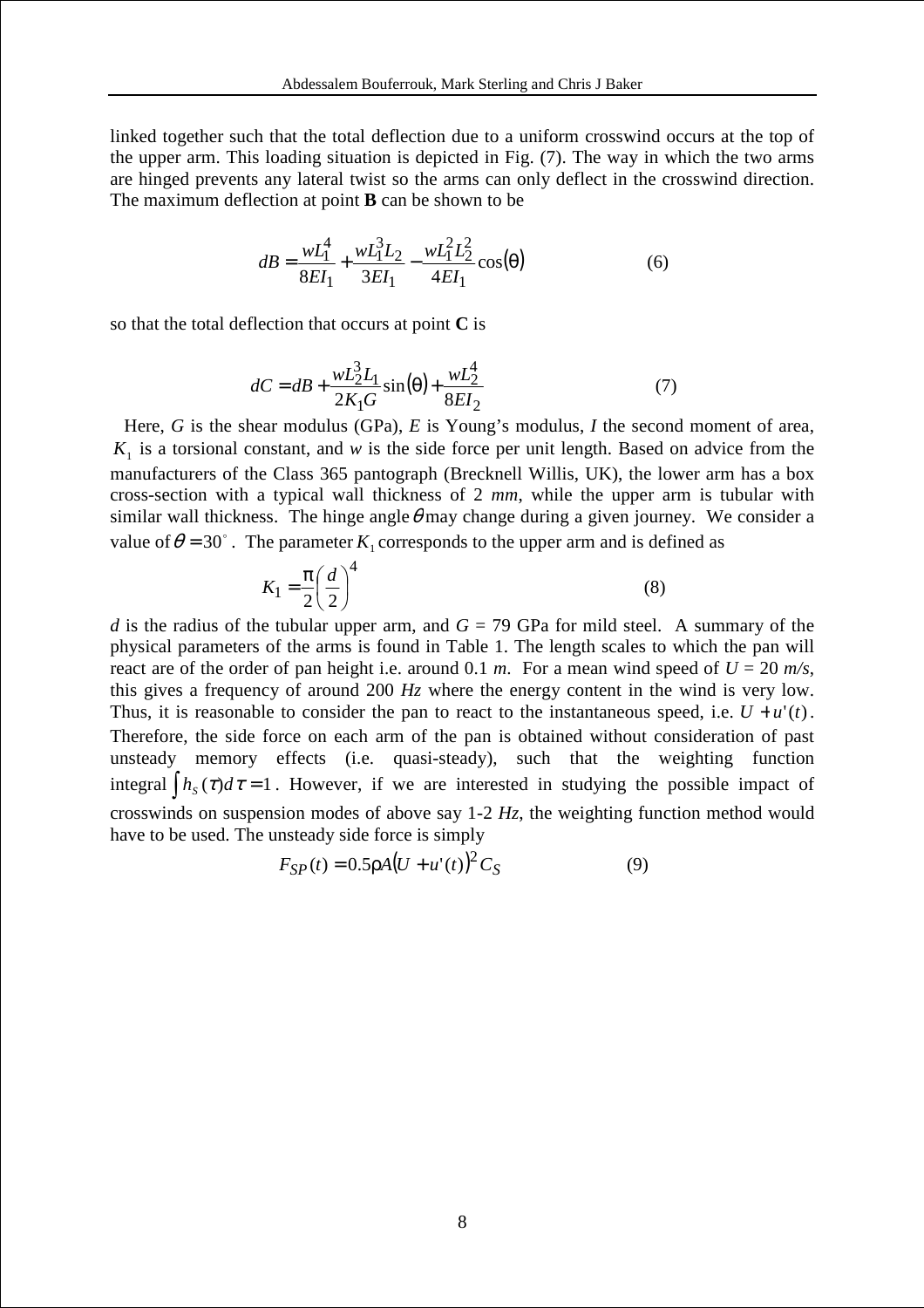

Figure 7: Crosswind forces on a high speed pantograph and their modelling

 Independently of the train, the crosswind is assumed to act at right angles to the two arms with the side force in the along-wind direction viewed as a drag force. It is thus necessary to obtain approximate values of drag coefficients for aerodynamic shapes representative of a pan arm at  $90^{\circ}$  to the upstream flow.

| Parameter     | Lower arm $(AB)$          | Upper arm $(BC)$              |
|---------------|---------------------------|-------------------------------|
| $I(m^4)$      | $7.5486\times10^{-7}$     | $7.3952\times10^{-7}$         |
| $E(N/m^2)$    | $210\times10^{9}$         | $210\times10^{9}$             |
| Length $(m)$  | 1.5                       | 1.5                           |
| Cross-section | Box (wall thickness 2 mm) | Tubular (wall thickness 2 mm) |

Table 1: Physical parameters used in calculating the pantograph deflection

 The flow about each arm may be considered as that around a flat plate. For a mean crosswind of 20 *m/s* and a plate width of about 0.1 *m*, the Reynolds number (Re) is on the order of  $10^5$ . The drag coefficient for a two-dimensional flat plate normal to a turbulent flow at this Re is  $C_D = C_S = 1.2$  [14]. For the upper tubular arm a slightly lower drag coefficient is used,  $C_D = 1.0$  [14], since the drag coefficient for a rectangular cross section with sharp edges is likely to be higher than that for a circular section, due to stronger shed vortices. In addition to pan crosswind deflection, Brecknell Willis advises on additional 2 *mm* lateral movement of the pan head at full extension arising from radial play in the needle roller pivot bearings, with another 1–2 *mm* movement from lateral clearance between the pan head and the upper arm. In this study, an extra 4 *mm* is added to the total pan deflection at point **C** due to crosswind.

#### **3.4 Pantograph head displacement calculations**

 The two (thin surface) collectors of the pan head will be subjected to a lateral crosswind force causing them to deflect. The collectors will also react to a lifting force, which is known to affect the mean variation of the contact force of a pan head [7]. For this work, however, the lift force will not be considered. In the direction of side force, the curved section of each collector is exposed to crosswinds. Each of the curved surfaces may be modelled as a cantilever beam fixed at one end and deflects under an external uniform loading as shown in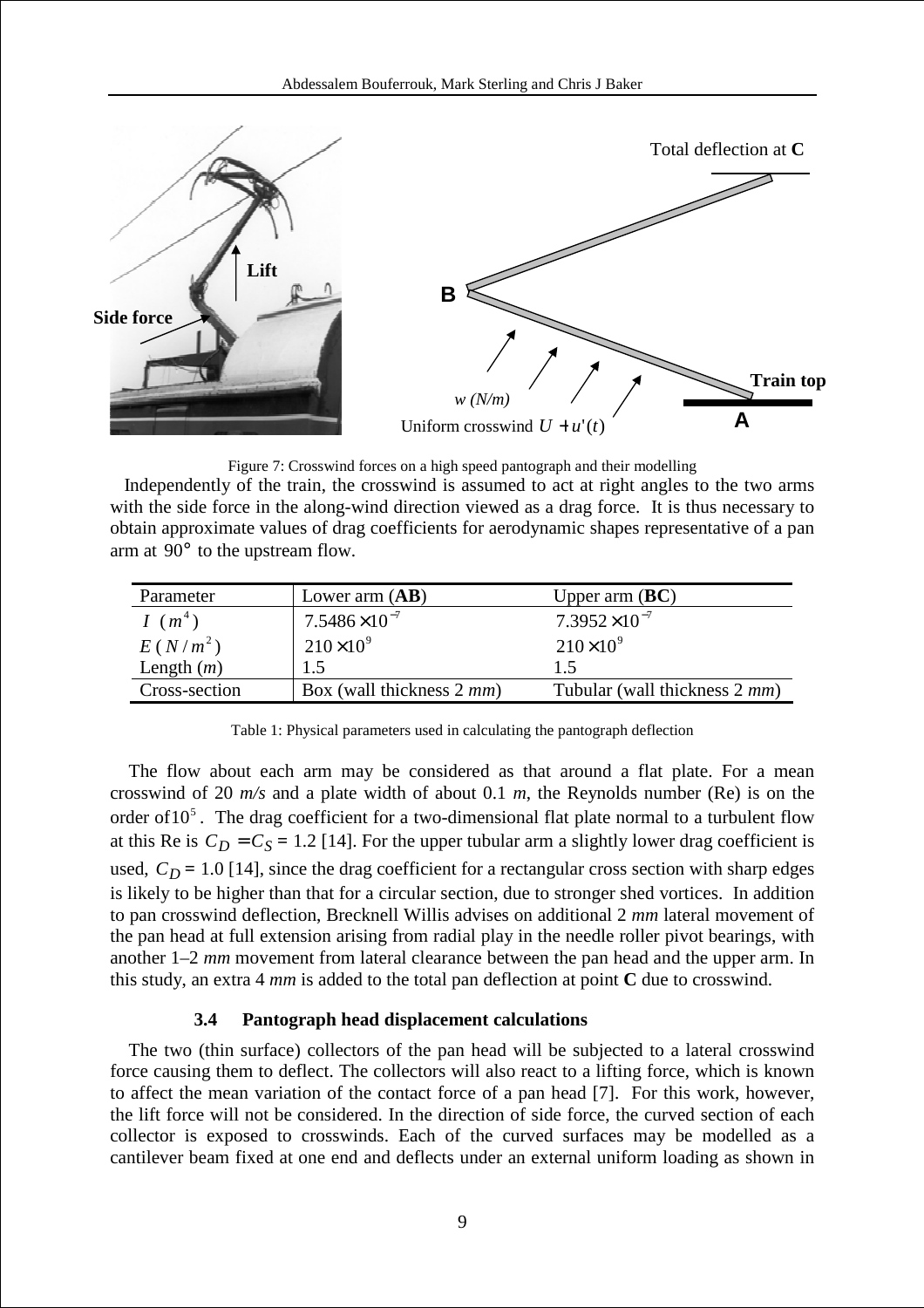Fig. (8). The train's running direction in Fig. (8) is either through or out of the page. The maximum static deflection for each collector is given as [13]

$$
y_{\text{max}} = \frac{wl^4}{8EI} \tag{10}
$$

where *l* is the length of the curved section and *w* the side load per unit length.



Figure 8: Pantograph head deflection under crosswind

The side force coefficient is that for a flat plate normal to a turbulent flow, i.e.  $C_D = 1.2$  and will react to the instantaneous crosswind. An approximate length of the curved section is about 0.3 *m* and width of approximately 0.03 *m*. Surface **S** in Fig. (8) will also be affected by crosswind but this is not modeled in this work.

#### **3.5 Overhead wire displacement**

 In this work, only the static deflection of the contact wire under crosswinds for a typical section of the wire between two support masts is considered. Normally, the wire hangs vertically under its own weight with an initial sag in the shape of a catenary. This effect is ignored in the present analysis and the wire is assumed fully stretched horizontally; a situation similar to a wire in cold weather. It is further assumed that the cable is pinned at both ends, has a single span of uniform section, has no attached loads, and will deflect laterally under uniform crosswinds. If the wire is not terminated at each and every end it is possible to consider the problem a continuous beam with multiple supports which is different than a single span. One cannot, however, consider the wire to deflect as a catenary because the wind is not distributed in the same way as the cable's self weight. Copper  $(E = 124 \times 10^9 \text{ N/m}^2)$  is assumed for the cable. The wire diameter is  $d_w = 0.0132$  *m* and an unstretched length (cable projected length) of  $L_w = 50$  *m*. For simplicity, the "moving force" created due to pantograph/wire contact causing the wire to deflect vertically is not simulated. Due to wire's relatively long length, it can be treated it as a flexible cable. Fig. (9) is an idealisation of the wire deflection under uniform crosswinds. It is also assumed that the supporting pins are at the same elevations, thus for a uniform loading the slope of the cable at mid-span is zero, at which the maximum deflection occurs. The integral length scale of the turbulence at wire height in the lateral direction is of the order of 20 *m* i.e. less than a typical wire span, thus the wire will be assumed to react to mean wind speed *U* only. Therefore, the side force on the wire is

$$
F_{SW} = 0.5 \rho A_w U^2 C_{Dw} \tag{11}
$$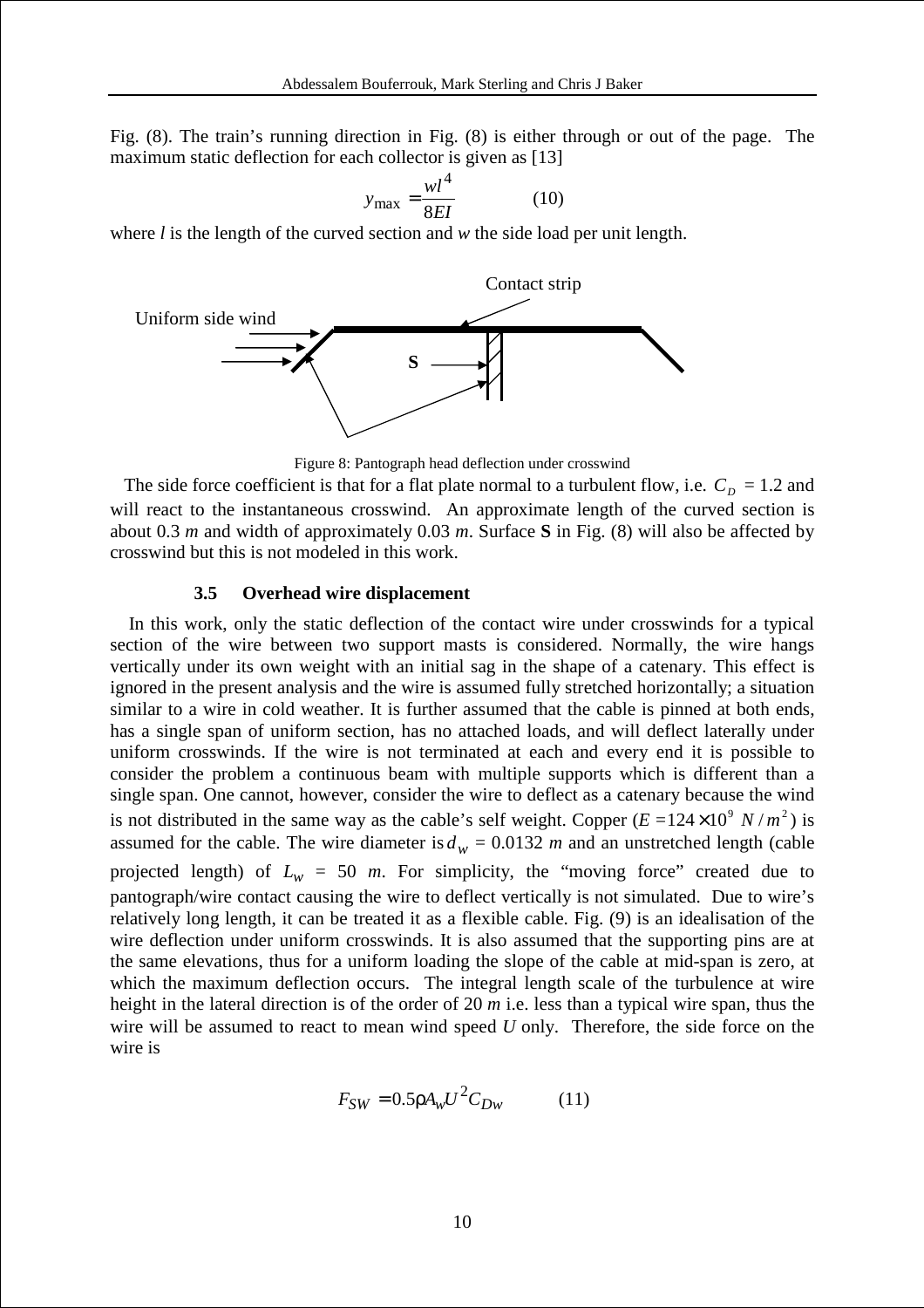

Figure 9: Model of contact wire deflection under uniform crosswinds

 Although a typical conductor wire has a cross section profile with wear grooves (in order for it to be gripped by dropper clips and registration arms [15]), such irregularities are ignored so that the area is the complete circular cross sectional area, i.e. 2 2  $\overline{\phantom{a}}$ J  $\left(\frac{d_w}{\cdot}\right)$ l ſ  $w = \pi \left( \frac{a_w}{2} \right)$  $A_w = \pi \left(\frac{d_w}{2}\right)^2$ . The unsteady side force  $F_{SW}$  acts on the effective area  $A_{\text{eff}}$  of the cable (a long cylinder) equivalent to that of a rectangular section where its height is the diameter  $d_w$  and its length is  $L_w$ , so  $A_{\text{eff}} = d_w \times L_w$ . For the side force coefficient, a value of  $C_{\text{D}w} \sim 1.0$  [14] is chosen for a long circular cylinder in a turbulent flow with a Re number based on a mean crosswind of 20  $m/s$  and a cable length of  $L_w = 50$  m. The aim is to compute the history of maximum deflection  $y_{\text{max}}$  at mid-span and compare it with the permissible maximum lateral deflection of the contact wire in crosswinds. The maximum deflection of the wire is computed without taking into account the stiffening effects of the messenger wire and the droppers. However, as will be shown, wire pretension *T* must be taken into account to avoid unreasonable deflection values. Brecknell Willis advise on a pretension value in the range  $T = 10-15$  kN. If pretension is neglected, it can be shown that the maximum deflection at mid-span is [13]

$$
y_{\text{max}} = L_w \left( \frac{3L_w w}{64E A_w} \right)^{\frac{1}{3}}
$$
 (12)

With pretension, however, the maximum wire deflection at wire mid-span is

$$
y_{\text{max}} = \frac{wL_w^2}{8T} \tag{13}
$$

In the latter case, the governing equation for the deflection  $y$  at any position  $x$  along the cable is

$$
y = \frac{wx(L_w - x)}{2T}
$$
 (14)

such that maximum deflection occurs at mid-span ( $x = L_w/2$ ). The governing differential equation with boundary conditions of  $y = 0$  at both  $x = 0$  and  $x = L_w$  is

$$
T\left(\frac{d^2x}{dx^2}\right) + w = 0\tag{15}
$$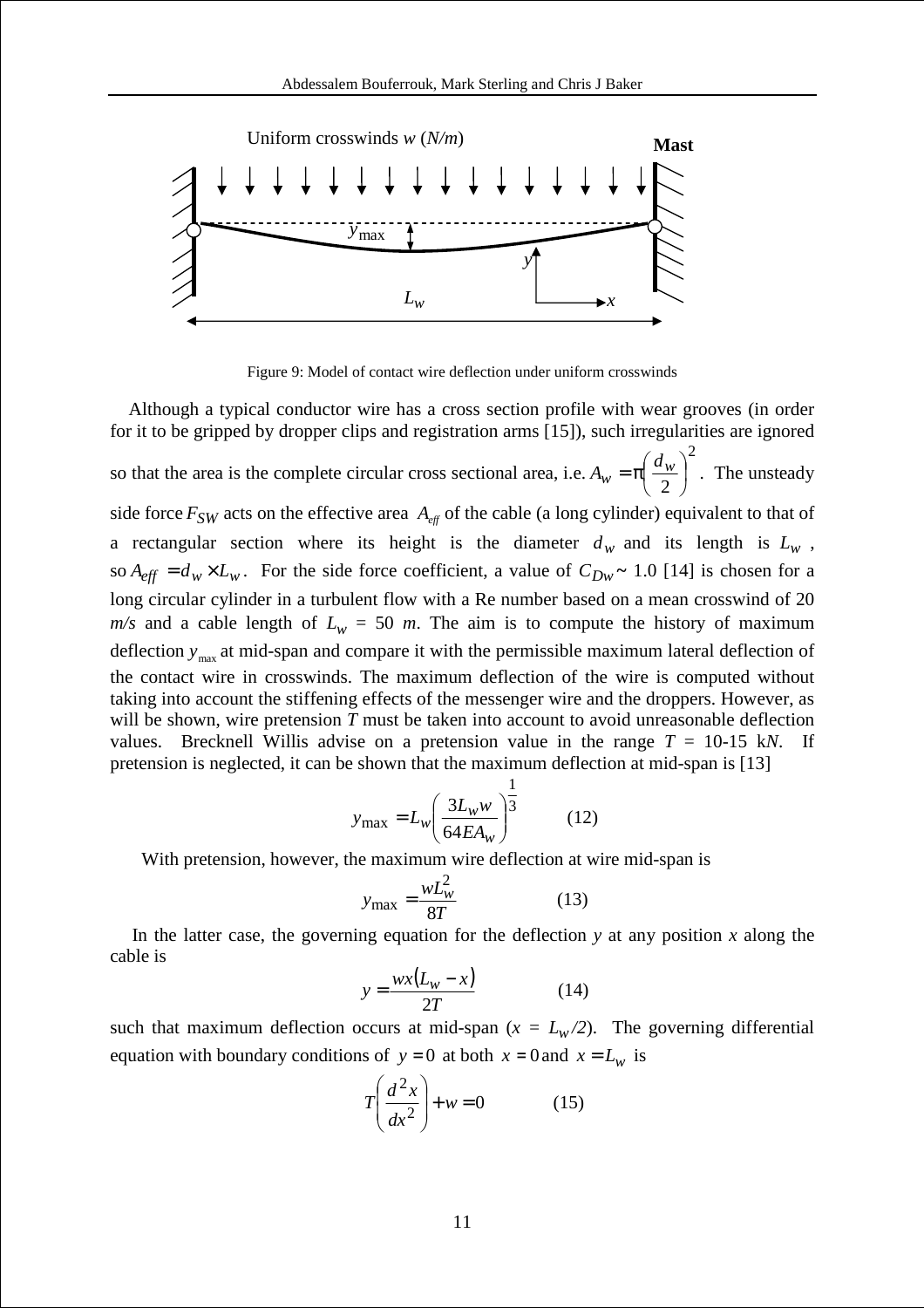#### **3.6 Pantograph sway calculations**

 Pantograph sway is defined as the maximum lateral movement of the pantograph in relation to the track centre line in reaction to dynamic train displacement. In the presence of crosswinds, pantograph sway will be the sum of two displacements: train body displacement (vehicle sway), and pantograph displacement. The pantograph deflection is due to crosswind, mounting clearances, and pantograph lateral flexibility. The UK's Railway Group Standard RGS for the pantograph sway states that it shall not exceed 190 *mm* when running at maximum vehicle speed and maximum cant deficiency with a maximum wind speed of 35 *m/s* at a height of 4.3 *m* above the rails. Current calculations of pantograph sway will allow reviewing and checking of compliance with established standards when the dynamic analysis software Vampire is used. Selected results for the Class 365 EMU pan sway values will be reported as calculated by Interfleet Technology Ltd, UK under project T689 [16].

## **4 RESULTS AND DISCUSSION**

#### **4.1 Pantograph static deflections**

 Pantograph deflections were computed for 8 cases of mean crosswind speeds: 5, 10, 15, 20, 25, 30, 35 and 40 *m/s*. From Eq. (10) and (11), increasing the magnitude of the crosswind leads to an increase in the side force, with corresponding increments in the maximum deflections of the pantograph and contact wire. The variation of maximum pan deflection with

mean crosswind speed is shown in Fig. (10) for a hinge angle of  $\theta = 30^\circ$ . These deflections include the additional 4 *mm* from pan head clearance as suggested by Brecknell Willis**.** The deflections are negligible reaching just  $\sim$  7.5 *mm* at the highest mean crosswind speed of 40 *m/s*. Fig. (10) also shows the variation of maximum pan deflection with mean crosswind for a number of hinge angles. The deflections increase with  $\theta$  up to 90° but then fall at  $\theta = 180^\circ$ . It is unsurprising that pantograph crosswind deflections are negligible due to the high rigidity of the arms. The variation of head deflection with crosswind speed is shown in Fig. (11), showing that the deflections are practically negligible.



Figure 10: Maximum pan deflection with crosswind; (a) for  $\theta = 30^{\circ}$ , (b) for a range of hinge angles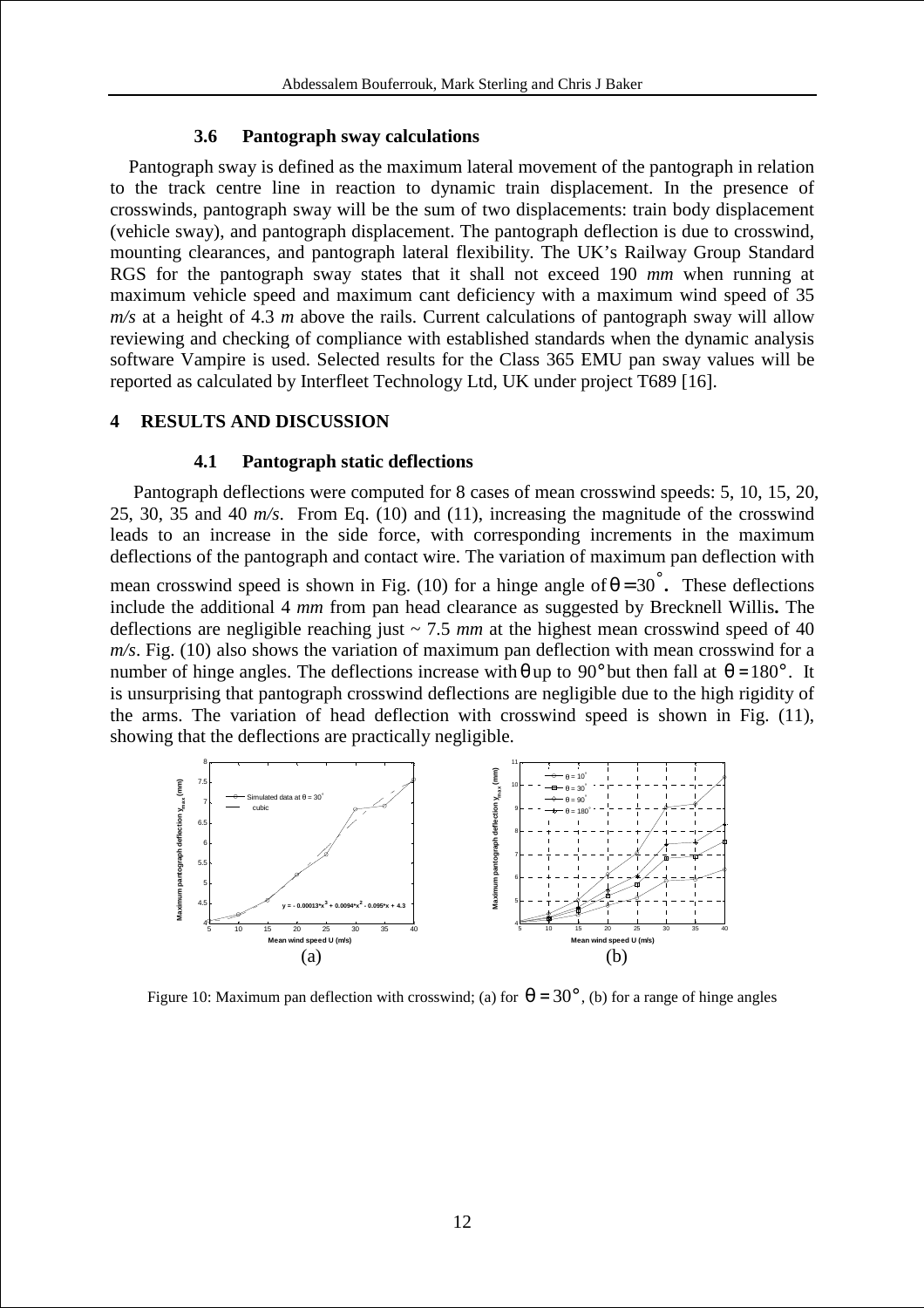

Figure 11: Variation of maximum pan head deflection with crosswind

## **4.2 Wire deflections**

 The maximum wire deflection also increases with increasing the crosswind speed as seen in Fig. (12). In order to be able to compare with available data from Network Rail (NR), UK, the wire deflections are computed as a function the three-second gust speed. In terms of mean crosswind, the three-second gust speed may be approximated by the expression

$$
U_{\text{gust}} = U \left( 1 + 2.98 \left( \frac{1}{\log(z/z_0)} \right) \right) \tag{16}
$$

 Included in Fig. (12) (a) are results for two wire models under crosswinds: one with no wire tension (pinned wire model) and another with wire pretension. Compared to the pantograph, the contact wire movements are quite appreciable (in the range 120 to ~300 *mm*). It is clear that ignoring the wire tension leads to wire deflections under crosswinds being overestimated, nearly as twice as the deflection values with wire pretension. The NR data compares well with the proposed wire model with wire tension, although current results are slightly lower. This gives some confidence that the suggested wire model under crosswinds with pretension is a reasonable one.

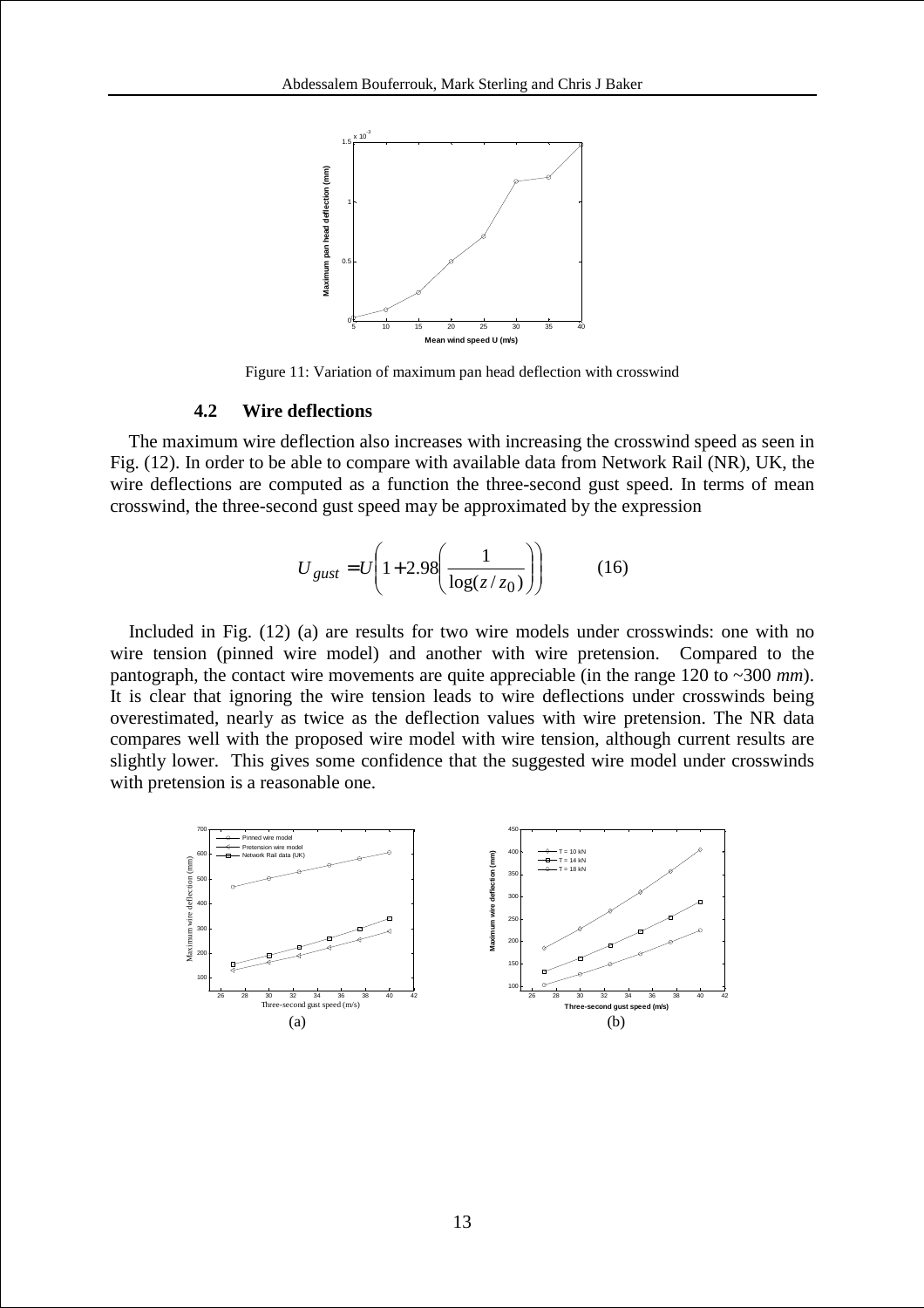

Figure 12: Wire maximum deflection against gust speed for: (a) different wire models for  $T = 14$  kN and  $L_w$  = 50 *m*, (b) different wire lengths, (c) different wire tension

Using the current model with wire pretension and for the wind speeds considered the maximum deflections for three values of tension  $T = 10$ , 14, and 18 kN and  $L_w = 50$  *m* are computed as shown in Fig. (12) (b). Increasing the wire tension clearly reduces its tendency to deflect in crosswinds. For the model with wire pretension, Fig. (12) (c) shows the maximum wire deflections in crosswinds for three wire lengths:  $L_w = 20$  *m*,  $L_w = 50$  *m*, and  $L_w = 70$  *m*. It is evident that increasing wire length significantly increases its deflection in crosswinds. The calculations clearly demonstrate that the British Rail requirements on wire deflection under crosswinds are satisfied as set by Network Rail data. Crosswind velocities above 30 *m/s* have been experienced on high embankments and bridges [10], making the issue of wire deflection an important one. The wire length  $L_w = 50$  *m* may, however, represent a higher length than many examples of wire length which could be 20 *m* or 30 *m* long. From a practical point of view, however, using shorter wire lengths is a useful measure to reduce wire deflections but of course it means installing more masts which is a financial burden.

#### **4.3 Overall pantograph wire deflections**

The next set of results is for overall pan sway which incorporates the movements of the train body, the pantograph and contact wire.



Figure 13: 96.6 % pantograph sway on a straight track as a function of train and crosswind speeds, at 4.3 *m* pantograph height for the Class 365 EMU [16]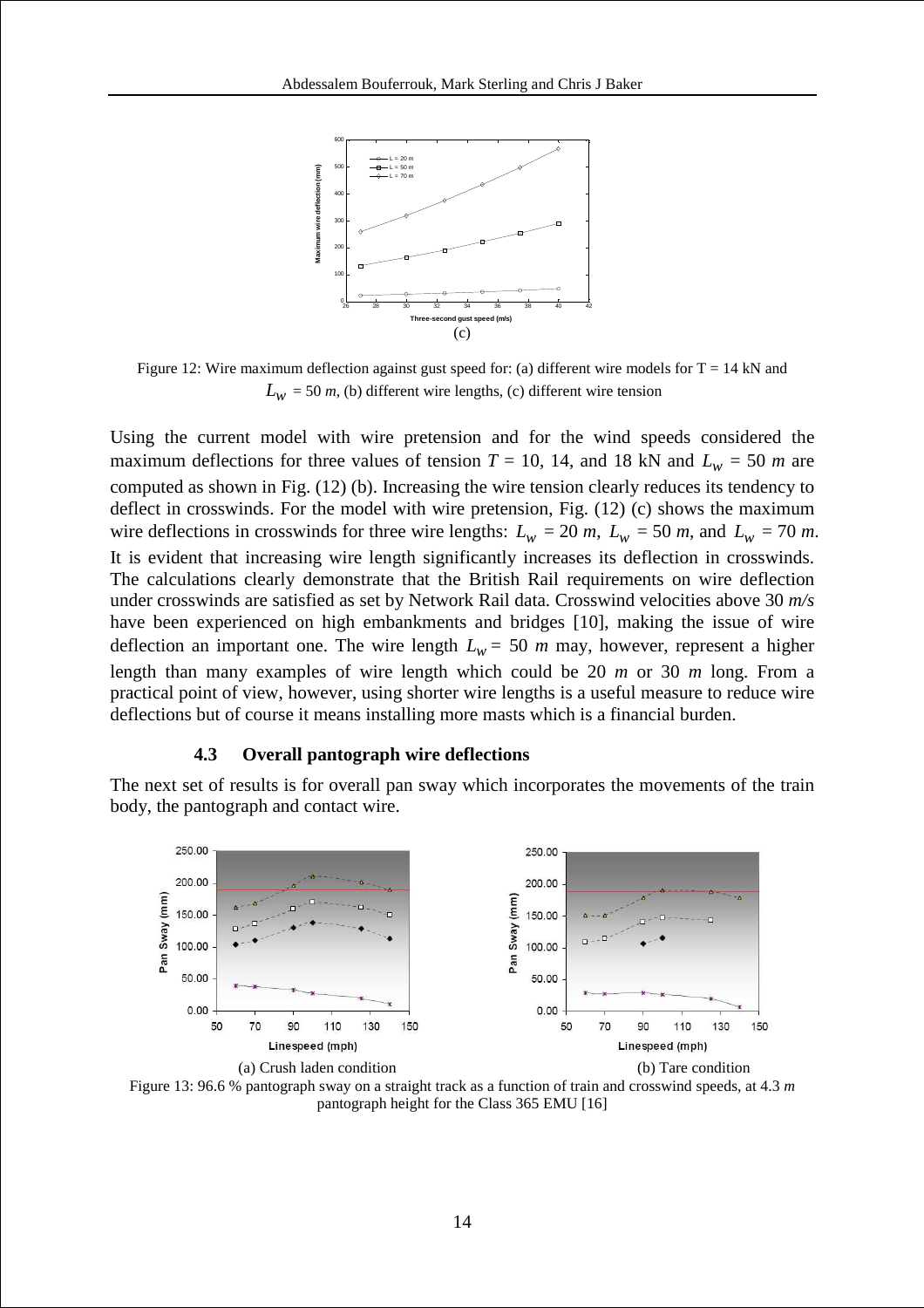

Figure 14: 96.6 % pantograph sway as a function of train and crosswind speeds, at 4.3 *m* pantograph height and 150 *mm* cant deficiency for the Class 365 EMU [16]

In crush laden and tare conditions, Vampire results for a 4.3 *m* pantograph height are shown when wind blows across a straight track (0 cant deficiency (CD), 0 cant excess (CE)) with track roughness, and when wind is additive to 150 mm CD. Comparisons are made with RGS limits in still air and crosswind for six train speeds (60, 70, 90, 100,125, 140 mph) and three mean wind speeds (10, 15, and 22 *m/s*). Selected results for the 96.6 % pantograph sway are summarised in Fig. 13 and 14. In the crush laden situation with a straight track (see Fig. (13)), the presence of crosswind causes a large increase in the value of pan sway at all train/mean wind speeds, with the case of  $U = 22$   $m/s$  exceeding the RGS limit beyond 90 mph, reaching a maximum of  $\sim$  215 *mm* at the train's top speed of 100 mph. In the tare condition, however, despite increased pan sway all values were within set limits. When cant deficiency case (CD = 150 *mm*) is simulated at laden condition, the addition of a crosswind increases the pantograph sway well beyond RGS limits, peaking at the train's top speed of 100 mph for all mean wind speeds, then reducing after this speed. For the no wind condition, the pantograph sway is quite insensitive to train speed despite reaching its maximum at 100 mph before starting to decrease.

### **5 CONCLUSIONS AND FUTURE WORK**

Using simplified models of the pantograph of a high speed train and the contact wire, approximate values of their static deflections due to crosswinds have been found. The displacements were then used in Vampire to estimate values of pan sway taking into account train body displacements for different combinations of mean wind and train speeds. When considered individually, the pantograph own displacement in crosswind is only few millimetres while that for the contact wire is much larger, but remains within acceptable limits. Compared with the car body, the pantograph and wire react to different turbulent length scales such that their crosswind deflections do not depend on the train forward velocity. However, the overall pan sway values may exceed RGS limits when the effect of crosswind forces is included, particularly at the train's maximum operating speed. Pan sway variation in still air is quite insensitive to train speed, although it exhibits a similar behaviour in crosswind, peaking at the train's top speed.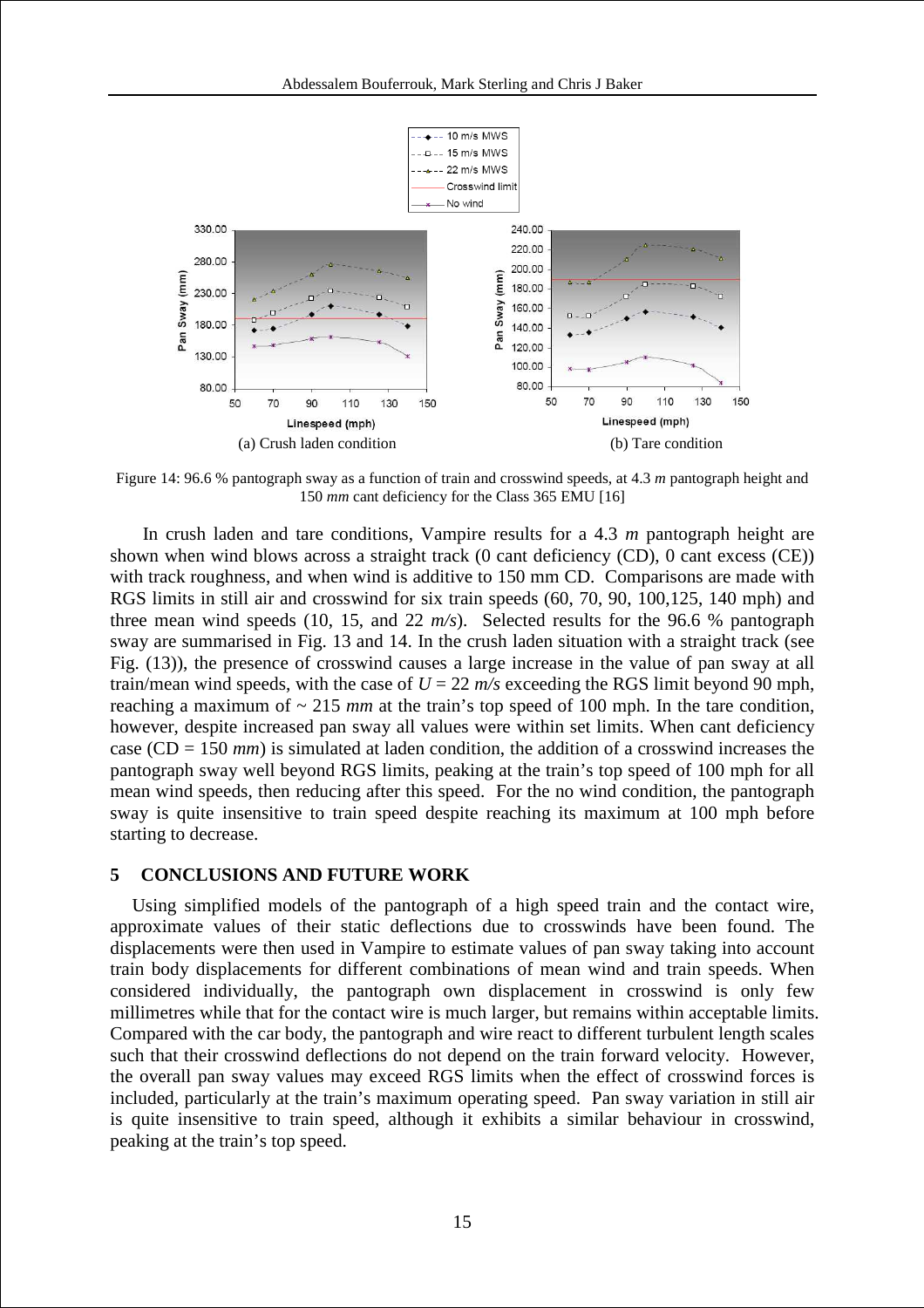For future work, the study could be made more realistic if the dynamic effects are considered rather than the static case alone. This would require dynamic modelling of the pantograph and contact wire using, respectively, mass-spring-damper models and lumped mass models. Given the possible obstruction of aerodynamic uplift on the push-up force of the pantograph it would be interesting to see by how much the pan head will move vertically. For the contact wire model, the initial wire sag due to cable's self weight should be added to the wire's crosswind deflection. The increase in temperature increases the cable's length due to thermal expansion where the change in length may be approximated by  $\Delta L_w = L_w \times \alpha \times \Delta T$ , where  $\alpha$  is the constant of thermal expansion. The impact of different free stream turbulent intensities on the magnitude of crosswind forces and thus the deflections should be studied. The same would be true for various levels of ground roughness. It has so far been assumed that both the wire and pantograph deflect in the same direction whereas in practice they could be deflecting in opposite directions. The aerodynamic side force applied to pantograph is based on 90° crosswind. Consideration should be given to calculating the static deflections at other values of yaw angle, to establish a more complete picture of the pantograph and contact wire performance and hence enable a more robust assessment of dewirement. Due to the presence of springs and dampers around the pantograph elements, certain suspension and structural frequency modes may be excited by wind perturbations of similar frequency. Therefore, this effect should be addressed in dynamic studies.

# **6 ACKNOWLEDGEMENT**

 Financial support is greatly received from Railway Safety and Standards Board (RSSB) under contract 1247.

# **7 REFERENCES**

- [1] C. J. Baker, M. Sterling, and A. Bouferrouk. Aerodynamic Forces on Electrical Multiple Unit Trains in Cross Winds. Proceedings of the BBAA VI, Milano, Italy, 20-24 July, 2008.
- [2] M. Sterling, C. J. Baker, A. Bouferrouk, H. O'Neil, S. Wood, W. Pearce and E. Crosbie. An Investigation of the Aerodynamic Admittances and Aerodynamic Weighting Functions of Trains. Proceedings of the BBAA VI, Milano, Italy, 20–24 July, 2008.
- [3] B. Diedrichs, M. Sima, A. Orellano, and H. Tengstrand.Crosswind stability of a highspeed train on a high embankment. Proc. IMechE Vol. **221** Part F: *J. Rail and Rapid Transit*, 205-224, 2007.
- [4] E. Andersson, J. Haggstrom, M. Sima, and S. Stichel. Assessment of train-overturning risk due to strong cross-winds. Proc. Instn Mech. Engrs Vol. **218** Part F: *J. Rail and Rapid Transit*, 213-223, 2004.
- [5] C. J. Baker. Ground vehicles in high cross winds. Part 2: Unsteady aerodynamic forces. *Journal of Fluids and Structures*, **5**, 91-111, 1991.
- [6] M.C. Stickland, T. J. Scanlon, A. Craghead, and J. Fernandez. An investigation into the mechanical damping characteristics of catenary contact wires and their effect on aerodynamic galloping instability. *Journal of Rail and Rapid Transit*, **217**, 63-71, 2003.
- [7] A. Balestrino, O. Bruno, A. Landi, and L, Sani. Innovative solutions for overhead catenary-pantograph system: wire actuated control and observed contact force. *Vehicle System Dynamics*, **33**, 69-89, 2000.